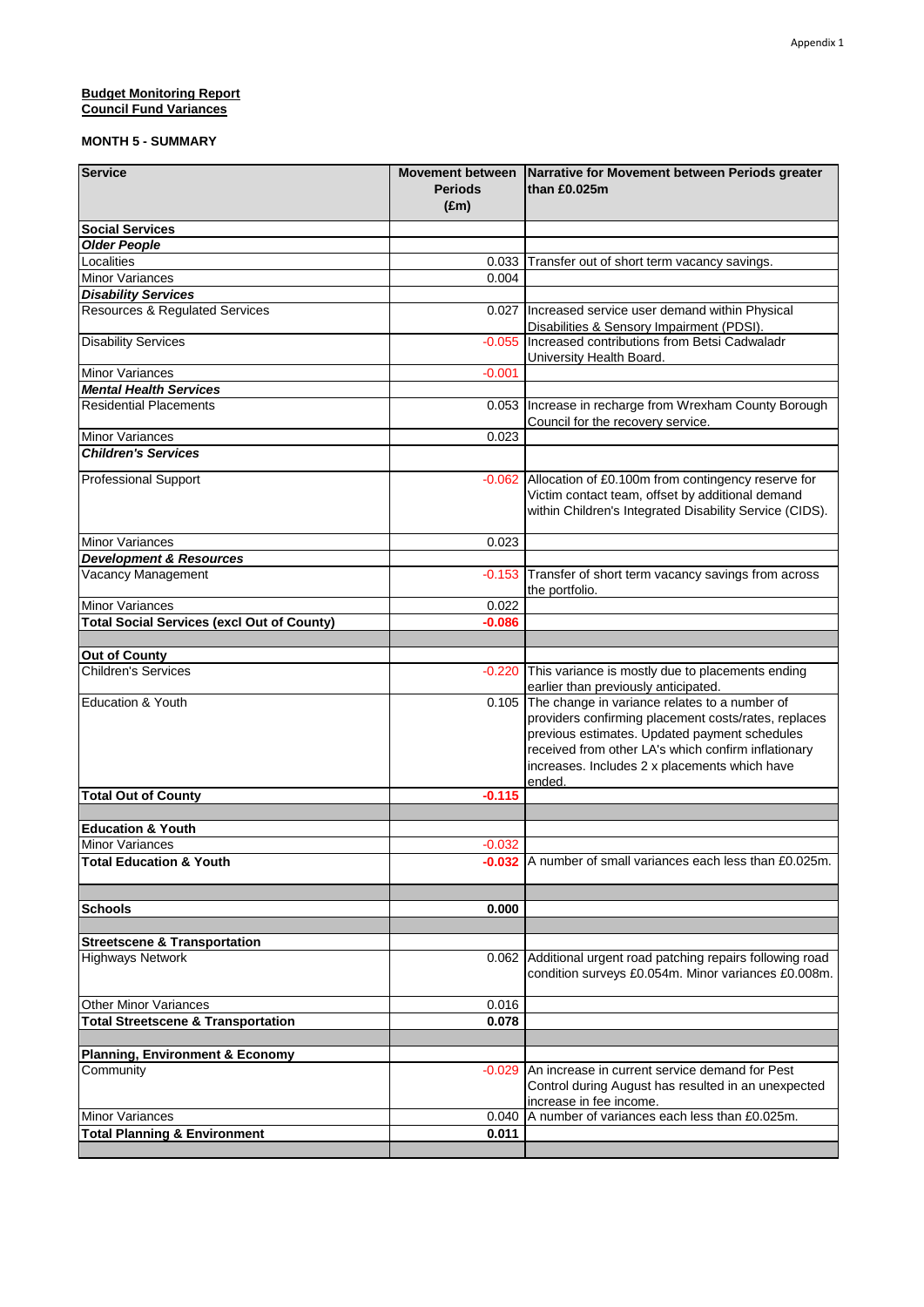| <b>People &amp; Resources</b>         |          |                                                                     |
|---------------------------------------|----------|---------------------------------------------------------------------|
| HR & OD                               |          | 0.010 Minor variances.                                              |
| Corporate Finance                     | $-0.003$ | Minor variances.                                                    |
| <b>Total People &amp; Resources</b>   | 0.007    |                                                                     |
|                                       |          |                                                                     |
| Governance                            |          |                                                                     |
| <b>ICT</b>                            | $-0.028$ | A number of smaller variances such as reduction of                  |
|                                       |          | training costs and utilisation of a reserve.                        |
| <b>Minor Variances</b>                |          | 0.016 A number of small variances each less than £0.025m.           |
| <b>Total Governance</b>               | $-0.012$ |                                                                     |
|                                       |          |                                                                     |
| <b>Strategic Programmes</b>           |          |                                                                     |
| <b>Minor Variances</b>                | 0.000    |                                                                     |
| <b>Total Strategic Programmes</b>     | 0.000    |                                                                     |
|                                       |          |                                                                     |
| <b>Housing &amp; Assets</b>           |          |                                                                     |
| <b>Administrative Buildings</b>       |          | 0.063 Revised projection in outturn due to delays in                |
|                                       |          | demolition of phases three and four.                                |
| <b>Property Asset And Development</b> | 0.086    | Additional work identified, consultants required.                   |
| <b>Industrial Units</b>               | $-0.095$ | Reserves identified to offset shortfall in rent.                    |
| <b>Minor Variances</b>                | $-0.012$ |                                                                     |
| <b>Total Housing &amp; Assets</b>     | 0.043    |                                                                     |
|                                       |          |                                                                     |
| <b>Chief Executive's</b>              |          | -0.014 Minor changes.                                               |
|                                       |          |                                                                     |
| <b>Central and Corporate Finance</b>  |          | 3.103 £1.400m has transferred to the Contingency Reserve            |
|                                       |          | as recommended in the Month 4 Revenue Budget                        |
|                                       |          | Monitoring report for the Minimum Revenue Provision                 |
|                                       |          | underspend.                                                         |
|                                       |          |                                                                     |
|                                       |          | £1.940m has transferred to the Contingency Reserve                  |
|                                       |          | as recommended in the Month 4 Revenue report for<br>the VAT rebate. |
|                                       |          |                                                                     |
|                                       |          | £0.254m underspend on inflation, of which £0.144m                   |
|                                       |          | has been identified from the previous year to                       |
|                                       |          | contribute towards the 2019/20 Budget.                              |
|                                       |          |                                                                     |
|                                       |          | £0.017m minor variances                                             |
|                                       |          |                                                                     |
| <b>Grand Total</b>                    | 2.982    |                                                                     |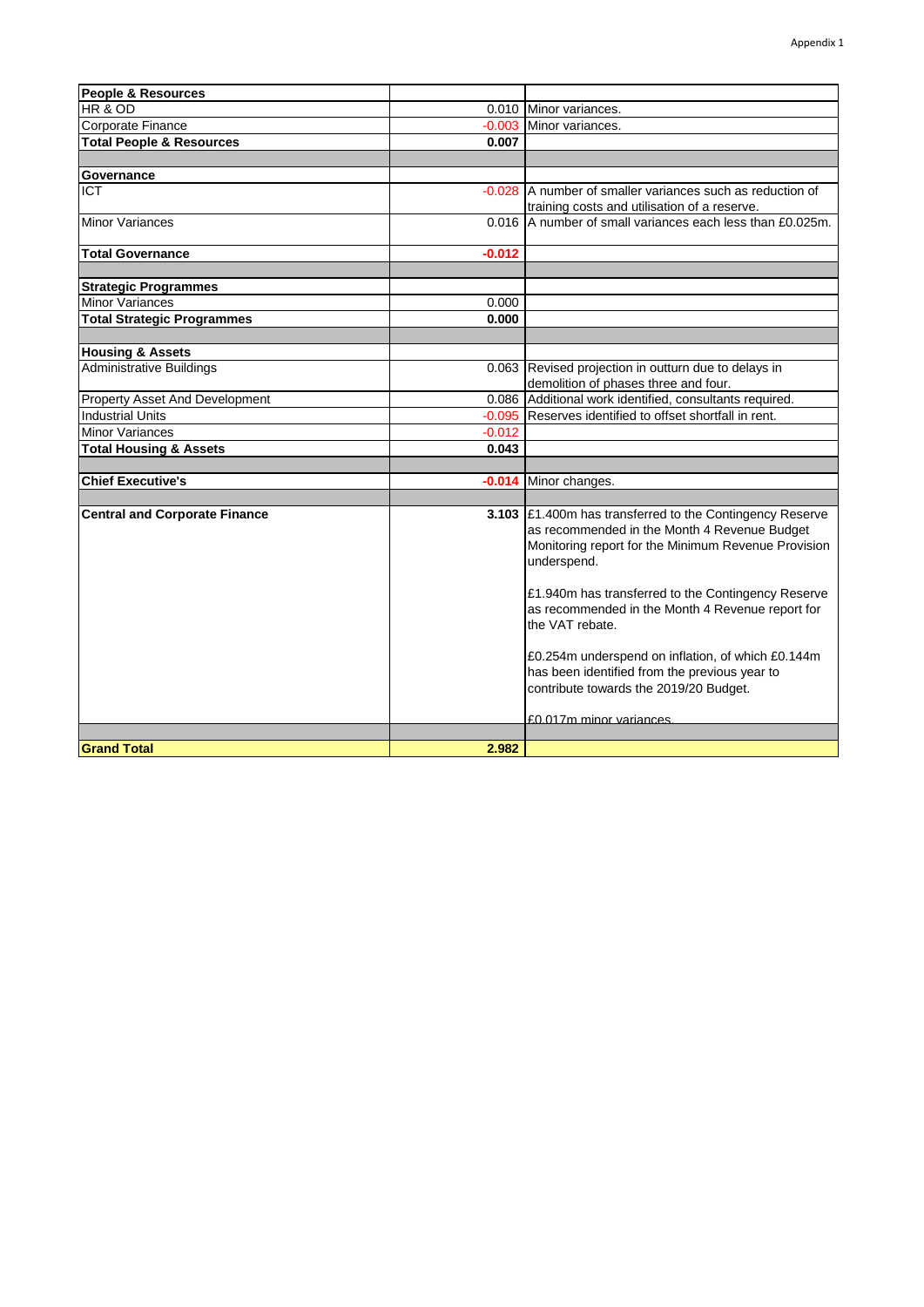| <b>Service</b>                                                 | <b>Revised</b><br><b>Budget</b><br>$(\text{Em})$ | Projected<br>Outturn<br>$(\text{Em})$ | Variance<br>$(\text{Em})$ | Variance<br>$(\text{Em})$ | Last Month Cause of Major Variance                                                                                                                                                                                                                                                                                                                                                                                                                                                                                                              | <b>Action Required</b>                                                                                                                                                              |
|----------------------------------------------------------------|--------------------------------------------------|---------------------------------------|---------------------------|---------------------------|-------------------------------------------------------------------------------------------------------------------------------------------------------------------------------------------------------------------------------------------------------------------------------------------------------------------------------------------------------------------------------------------------------------------------------------------------------------------------------------------------------------------------------------------------|-------------------------------------------------------------------------------------------------------------------------------------------------------------------------------------|
| <b>Social Services</b>                                         |                                                  |                                       |                           |                           |                                                                                                                                                                                                                                                                                                                                                                                                                                                                                                                                                 |                                                                                                                                                                                     |
| <b>Older People</b><br>Localities                              | 17.078                                           | 16.980                                | $-0.099$                  | $-0.131$                  | Residential and Nursing Care reflects<br>a projected overspend of £0.370m<br>due to increased numbers of funded<br>placements following the increase in<br>the capital limit to £40,000.                                                                                                                                                                                                                                                                                                                                                        | Continue to monitor and review.                                                                                                                                                     |
|                                                                |                                                  |                                       |                           |                           | Domiciliary Care reflects a projected<br>underspend of £0.267m based on<br>existing service users, however there<br>are challenges due to capacity of<br>external supply markets which are<br>currently having to be met within<br>Provider services.                                                                                                                                                                                                                                                                                           |                                                                                                                                                                                     |
|                                                                |                                                  |                                       |                           |                           | Other underspends include a<br>projected underspend of £0.034m on<br>day care due to reduced demand,<br>£0.039m in Intake/First contact due to<br>vacancy savings and £0.032m on<br>Minor Adaptations. Locality Teams<br>staffing reflects a projected<br>underspend of £0.092m due to mainly<br>to some posts being filled at below the<br>top of grade.                                                                                                                                                                                       |                                                                                                                                                                                     |
| <b>Community Equipment Contribution</b>                        | 0.478                                            | 0.334                                 | $-0.144$                  |                           | Overall net minor variances amount to<br>a net underspend of £0.004m.<br>-0.144 Following review and implementation<br>of an updated Section 33 partnership<br>agreement for the North East Wales<br><b>Community Equipment Store</b><br>(NEWCES), the contribution levels of<br>partners have reduced. In the longer<br>term this saving has been earmarked<br>for funding of some of the revenue<br>costs for the new extra care facilities.                                                                                                  | These savings have been earmarked<br>for future realignment to meet some of<br>the revenue costs funding<br>requirement for the new Flint Extra<br>Care facility - Llys Raddington. |
| Resources & Regulated Services                                 | 6.531                                            | 6.364                                 | $-0.167$                  | $-0.142$                  | The main influences on the net<br>projected underspend of £0.167m is<br>within extra care schemes where<br>there is a projected underspend of<br>£0.289m due mainly to the delay to<br>the opening of the new Llys<br>Raddington, Flint extra care facility.<br>This is offset by a projected<br>overspend of £0.108m on Home Care<br>due to the need to cover capacity<br>gaps in purchased Domiciliary Care.<br>There are also other minor projected<br>overspends amounting to a total of<br>£0.014m in Residential Care and Day<br>Centres. | Continue to monitor and review.                                                                                                                                                     |
| Minor Variances                                                | 0.826                                            | 0.864                                 | 0.039                     | 0.009                     |                                                                                                                                                                                                                                                                                                                                                                                                                                                                                                                                                 |                                                                                                                                                                                     |
| <b>Disability Services</b><br>Resources & Regulated Services   | 23.198                                           | 23.084                                | $-0.114$                  |                           | -0.141 The projected underspend of £0.114m Continue to monitor and review<br>is mainly due to demand influences<br>within externally provided Supported<br>Livina                                                                                                                                                                                                                                                                                                                                                                               |                                                                                                                                                                                     |
| <b>Disability Services</b>                                     | 0.533                                            | 0.431                                 | $-0.102$                  | $-0.047$                  | The projected underspend is mainly<br>due to increased levels of<br>contributions from Betsi Cadwalader<br>University Health Board (BCUHB) for<br>2 service users.                                                                                                                                                                                                                                                                                                                                                                              | Continue to monitor and review                                                                                                                                                      |
| Administrative Support                                         | 0.182                                            | 0.130                                 | $-0.052$                  | $-0.049$                  | The projected underspend is due to<br>short term vacancy savings and some<br>staff not being at top of grade                                                                                                                                                                                                                                                                                                                                                                                                                                    | Continue to monitor and review                                                                                                                                                      |
| Minor Variances                                                | 0.810                                            | 0.774                                 | $-0.036$                  | $-0.038$                  |                                                                                                                                                                                                                                                                                                                                                                                                                                                                                                                                                 |                                                                                                                                                                                     |
| <b>Mental Health Services</b><br><b>Residential Placements</b> | 1.184                                            | 1.527                                 | 0.343                     | 0.290                     | Ongoing pressure due to the numbers<br>of long term residential placements<br>including four new placements,<br>despite maximisation of opportunities<br>to secure joint funding contributions<br>from BCUHB                                                                                                                                                                                                                                                                                                                                    | Continue to monitor and review and<br>consider pressure item within 2019/20<br>budget process                                                                                       |
| Minor Variances                                                | 2.635                                            | 2.641                                 | 0.006                     | $-0.017$                  |                                                                                                                                                                                                                                                                                                                                                                                                                                                                                                                                                 |                                                                                                                                                                                     |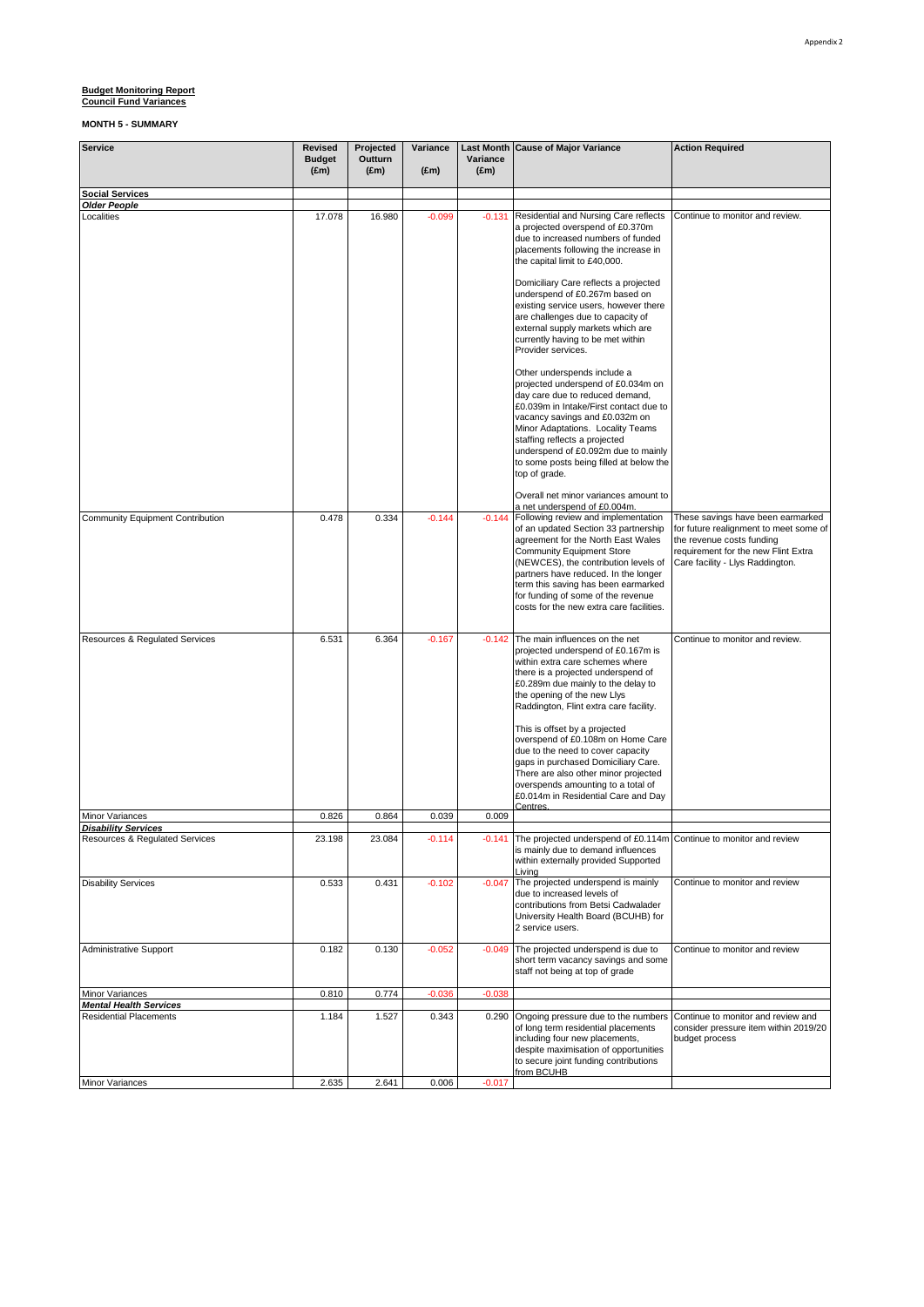| <b>Service</b>                                        | <b>Revised</b><br><b>Budget</b><br>$(\text{Em})$ | Projected<br>Outturn<br>$(\text{Em})$ | Variance<br>$(\text{Em})$ | Variance<br>$(\text{Em})$ | Last Month Cause of Major Variance                                                                                                                                                                                                                                                                                                                                                                                                                                                                                       | <b>Action Required</b>                     |
|-------------------------------------------------------|--------------------------------------------------|---------------------------------------|---------------------------|---------------------------|--------------------------------------------------------------------------------------------------------------------------------------------------------------------------------------------------------------------------------------------------------------------------------------------------------------------------------------------------------------------------------------------------------------------------------------------------------------------------------------------------------------------------|--------------------------------------------|
| <b>Children's Services</b>                            |                                                  |                                       |                           |                           |                                                                                                                                                                                                                                                                                                                                                                                                                                                                                                                          |                                            |
| <b>Family Placement</b>                               | 2.564                                            | 2.791                                 | 0.227                     |                           | 0.221 The projected overspend is due to the<br>number of children in care. There<br>has been an increase in the number<br>of children who are subject to Foster<br>Care/Special Guardianship/Adoption<br>who have moved through the age<br>barriers. Other influences include new<br>adoption and Special Guardianship<br>Order (SGO) payments and new<br>Foster Carers entering the system,<br>foster carers progressing from Level<br>1, 2, 3 and 4. Travel costs and<br>Christmas and birthday allowances.            | Continue to monitor and review             |
| <b>Professional Support</b>                           | 4.907                                            | 5.043                                 | 0.135                     |                           | 0.197 The projected overspend is due<br>mainly to ongoing service pressures<br>particularly within Prevention and<br>Support, and is influenced by the need<br>to support wider regional work on child<br>protection issues which has been<br>partly mitigated by an allocation of<br>£0.100m from the contingency<br>reserve. There are also pressures of<br>£0.096m within the Children's<br>Integrated Disability Services (CIDS)<br>which is mostly due to service user<br>demand for support via direct<br>payments | Continue to monitor and review             |
| Minor Variances<br><b>Development &amp; Resources</b> | 1.692                                            | 1.718                                 | 0.026                     | 0.010                     |                                                                                                                                                                                                                                                                                                                                                                                                                                                                                                                          |                                            |
| Charging Policy income                                | $-2.469$                                         | $-2.588$                              | $-0.119$                  |                           | -0.108 The projected underspend is due to<br>surplus income which is mainly<br>caused by changes to disregard rules<br>on financial assessments which came<br>into effect from August 2016                                                                                                                                                                                                                                                                                                                               | Continue to monitor and review.            |
| <b>Business Support Service</b>                       | 1.170                                            | 1.095                                 | $-0.075$                  | $-0.078$                  | The projected underspend of £0.075m Continue to monitor and review<br>is due to a number of short term<br>vacancy savings and some posts<br>currently occupied by staff who are<br>below top of grade                                                                                                                                                                                                                                                                                                                    |                                            |
| Good Health                                           | 0.896                                            | 0.840                                 | $-0.055$                  | $-0.061$                  | The projected underspend is mainly<br>due to funding of a post from a grant<br>in the short term, plus some<br>reductions of hours following staff<br>returning from maternity leave                                                                                                                                                                                                                                                                                                                                     | Continue to monitor and review.            |
| Vacancy Management                                    | 0.000                                            | $-0.153$                              | $-0.153$                  |                           | 0.000 Short term vacancy savings                                                                                                                                                                                                                                                                                                                                                                                                                                                                                         |                                            |
| Minor Variances                                       | 2.511                                            | 2.547                                 | 0.036                     | 0.012                     | transferred from across portfolio                                                                                                                                                                                                                                                                                                                                                                                                                                                                                        |                                            |
| <b>Total Social Services (excl Out of County)</b>     | 64.725                                           | 64.421                                | $-0.305$                  | $-0.219$                  |                                                                                                                                                                                                                                                                                                                                                                                                                                                                                                                          |                                            |
| Out of County                                         |                                                  |                                       |                           |                           |                                                                                                                                                                                                                                                                                                                                                                                                                                                                                                                          |                                            |
| <b>Children's Services</b>                            | 4.191                                            | 4.830                                 | 0.639                     |                           | 0.859 There is a projected overspend of<br>£0.639m in Social Services Children's arrangements.<br>Services which is based on current<br>clients and packages and which is<br>likely to be subject to variation during<br>the year                                                                                                                                                                                                                                                                                        | Continue close monitoring                  |
| Education & Youth                                     | 3.083                                            | 3.906                                 | 0.823                     |                           | 0.718 Variance relates to Out of County<br>placements. A substantial increase in<br>the number of new educational<br>placements for 2018/19.                                                                                                                                                                                                                                                                                                                                                                             | Continue close monitoring<br>arrangements. |
| <b>Total Out of County</b>                            | 7.274                                            | 8.736                                 | 1.462                     | 1.577                     |                                                                                                                                                                                                                                                                                                                                                                                                                                                                                                                          |                                            |
| <b>Education &amp; Youth</b>                          |                                                  |                                       |                           |                           |                                                                                                                                                                                                                                                                                                                                                                                                                                                                                                                          |                                            |
| School Improvement Systems                            | 1.797                                            | 1.726                                 | $-0.072$                  |                           | -0.052 Variance largely relates to Early<br>Entitlement, a reduction in maintained<br>and non-maintained setting payments<br>as a result of demography and a<br>reduction of the number of settings<br>requiring funding. Includes hourly<br>reductions in established staff.<br>Includes other minor variances from<br>across service area.                                                                                                                                                                             |                                            |
| <b>Total Education &amp; Youth</b>                    | 7.908                                            | 7.817                                 | $-0.091$                  | -0.059                    |                                                                                                                                                                                                                                                                                                                                                                                                                                                                                                                          |                                            |
| <b>Schools</b>                                        | 89.937                                           | 89.937                                | 0.000                     | $-0.000$                  |                                                                                                                                                                                                                                                                                                                                                                                                                                                                                                                          |                                            |
|                                                       |                                                  |                                       |                           |                           |                                                                                                                                                                                                                                                                                                                                                                                                                                                                                                                          |                                            |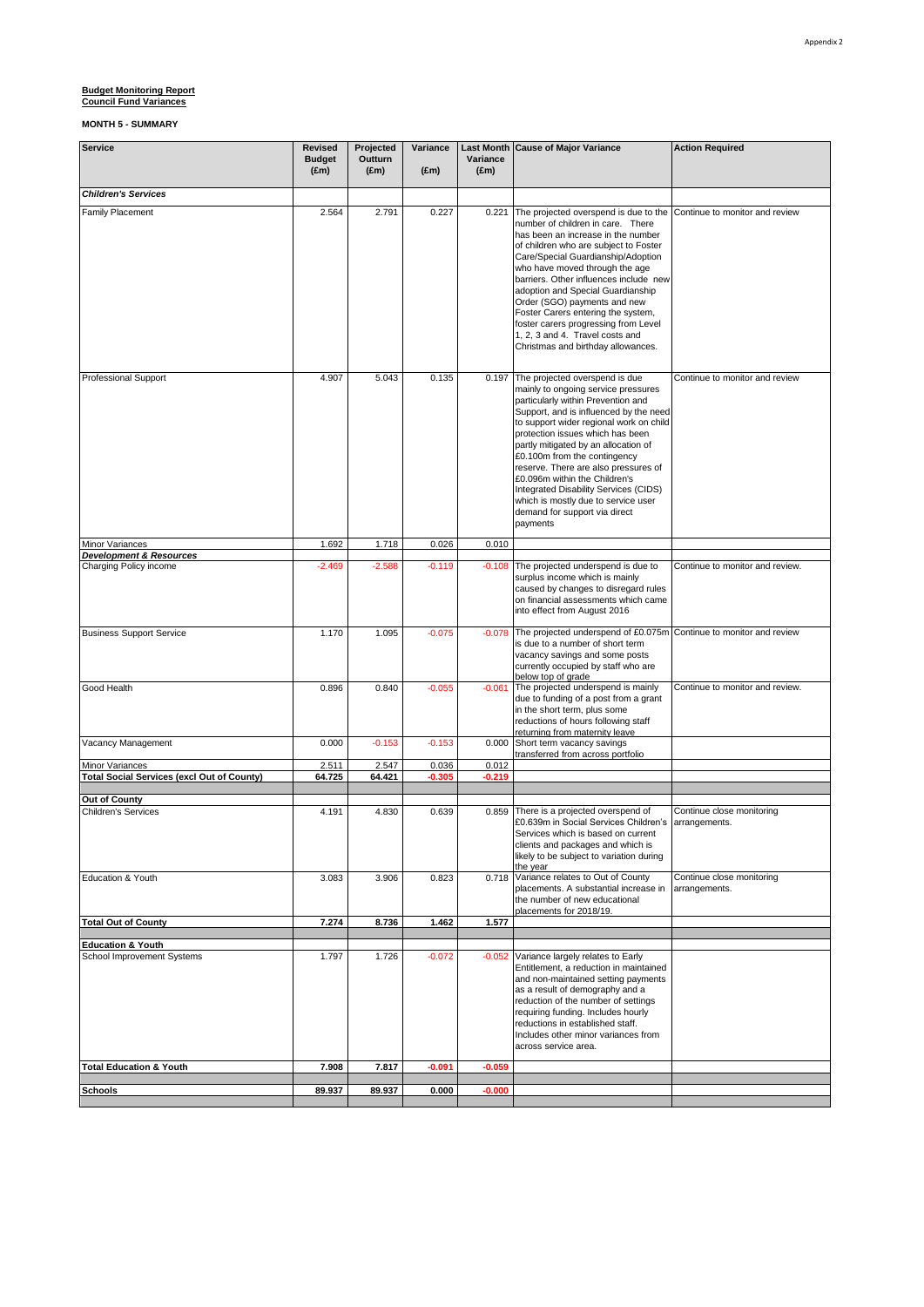| <b>Service</b>                                             | <b>Revised</b><br><b>Budget</b><br>$(\text{Em})$ | Projected<br>Outturn<br>$(\text{Em})$ | Variance<br>$(\text{Em})$ | Variance<br>$(\text{Em})$ | Last Month Cause of Major Variance                                                                                                                                                                                                                                                                                                                                                                                                         | <b>Action Required</b>                                                                                                                             |
|------------------------------------------------------------|--------------------------------------------------|---------------------------------------|---------------------------|---------------------------|--------------------------------------------------------------------------------------------------------------------------------------------------------------------------------------------------------------------------------------------------------------------------------------------------------------------------------------------------------------------------------------------------------------------------------------------|----------------------------------------------------------------------------------------------------------------------------------------------------|
| <b>Streetscene &amp; Transportation</b>                    |                                                  |                                       |                           |                           |                                                                                                                                                                                                                                                                                                                                                                                                                                            |                                                                                                                                                    |
| Ancillary Services & Performance                           | 3.888                                            | 4.028                                 | 0.140                     | 0.151                     | Delay in the development of the new<br>Rockcliffe HRC site resulting in<br>additional running costs of two<br>existing sites continuing to operate<br>until October totalling £0.050m.                                                                                                                                                                                                                                                     |                                                                                                                                                    |
|                                                            |                                                  |                                       |                           |                           | Shortfall in Recycling Income due to<br>falling plastic, card and paper<br>recycling prices resulting from external<br>market factors £0.185m.                                                                                                                                                                                                                                                                                             |                                                                                                                                                    |
|                                                            |                                                  |                                       |                           |                           | Additional income of £0.100m above<br>the original projections following the<br>rollout of brown bin charges.                                                                                                                                                                                                                                                                                                                              |                                                                                                                                                    |
|                                                            |                                                  |                                       |                           |                           | Minor variances £0.05m                                                                                                                                                                                                                                                                                                                                                                                                                     |                                                                                                                                                    |
| <b>Highways Network</b>                                    | 8.460                                            | 8.871                                 | 0.412                     | 0.350                     | Additional cost of Vehicle Insurance<br>Premiums totalling £0.072m.                                                                                                                                                                                                                                                                                                                                                                        |                                                                                                                                                    |
|                                                            |                                                  |                                       |                           |                           | Following increased car park charges<br>from May 2018, together with charges<br>in Flint being implemented for the first<br>time, initial forecasts have indicated<br>lower than anticipated income levels<br>compared to original projections. In<br>addition, officers have recently been<br>appointed to meet the necessary<br>demands of parking enforcement<br>requirements across the County. The<br>overal variance totals £0.260m. |                                                                                                                                                    |
|                                                            |                                                  |                                       |                           |                           | Additional urgent road patching<br>repairs as a result of road condition<br>surveys £0.054m                                                                                                                                                                                                                                                                                                                                                |                                                                                                                                                    |
|                                                            |                                                  |                                       |                           |                           | Minor variances £0.026m.                                                                                                                                                                                                                                                                                                                                                                                                                   |                                                                                                                                                    |
| Transportation & Logistics                                 | 9.150                                            | 9.413                                 | 0.263                     |                           | 0.242 Additional pressure as a result of the<br>provision of additional transport for<br>pupils from John Summers to<br>Connahs Quay, Buckley and Mold<br>campuses £0.242m. Minor variances<br>£0.021m.                                                                                                                                                                                                                                    |                                                                                                                                                    |
| Workforce                                                  | 8.129                                            | 8.254                                 | 0.125                     | 0.125                     | Increased Agency and Overtime costs<br>as a consequence of current sickness<br>levels (9%) of the workforce<br>operatives                                                                                                                                                                                                                                                                                                                  |                                                                                                                                                    |
| Other Minor Variances                                      | 0.225                                            | 0.255                                 | 0.030                     | 0.023                     |                                                                                                                                                                                                                                                                                                                                                                                                                                            |                                                                                                                                                    |
| <b>Total Streetscene &amp; Transportation</b>              | 29.851                                           | 30.820                                | 0.969                     | 0.891                     |                                                                                                                                                                                                                                                                                                                                                                                                                                            |                                                                                                                                                    |
| Planning, Environment & Economy                            |                                                  |                                       |                           |                           |                                                                                                                                                                                                                                                                                                                                                                                                                                            |                                                                                                                                                    |
| Community                                                  | 0.921                                            | 0.953                                 | 0.032                     | 0.061                     | Full cost recovery income targets<br>have not been achieved in recent<br>years and are unlikely to be achieved<br>in 2018/19. The Pest Control Service<br>is customer demand led with<br>competition from external commercial<br>organisations.                                                                                                                                                                                            | Monitor Fee income levels. Service to<br>be reviewed during the second half of<br>the financial year                                               |
| Development                                                | 0.040                                            | $-0.098$                              | $-0.138$                  |                           | -0.152 Higher than expected levels of<br>Planning Fee Income received in the<br>first quarter of the financial year. The<br>projection is dependant on the number<br>and value of the applications received,<br>resulting in a changeable outturn to<br>ensure an accurate reflection. An<br>award of Legal Fees from a Planning<br>Appeal in FCCs favour                                                                                  | Continue to monitor Planning Fee<br>Income levels and adjust projection<br>accordingly                                                             |
| Management & Strategy                                      | 1.181                                            | 1.268                                 | 0.087                     |                           | 0.070 Staffing related Business Planning<br>Efficiencies yet to be achieved<br>pending all Service Review outcomes<br>within the Portfolio.                                                                                                                                                                                                                                                                                                | Vacancy savings across the Portfolio<br>can assist in mitigating the<br>unachieved efficiencies in the short<br>term. Continue to monitor & review |
| Minor Variances<br><b>Total Planning &amp; Environment</b> | 3.478<br>5.620                                   | 3.514<br>5.637                        | 0.036<br>0.017            | 0.027<br>0.006            |                                                                                                                                                                                                                                                                                                                                                                                                                                            |                                                                                                                                                    |
|                                                            |                                                  |                                       |                           |                           |                                                                                                                                                                                                                                                                                                                                                                                                                                            |                                                                                                                                                    |
| People & Resources                                         |                                                  |                                       |                           |                           |                                                                                                                                                                                                                                                                                                                                                                                                                                            |                                                                                                                                                    |
| HR & OD<br>Corporate Finance                               | 2.386<br>1.955                                   | 2.348<br>2.000                        | $-0.038$<br>0.045         | $-0.047$                  | Minor variances<br>0.048 Minor variances                                                                                                                                                                                                                                                                                                                                                                                                   | Continue to monitor and review<br>Continue to monitor and review                                                                                   |
| <b>Total People &amp; Resources</b>                        | 4.341                                            | 4.349                                 | 0.007                     | 0.001                     |                                                                                                                                                                                                                                                                                                                                                                                                                                            |                                                                                                                                                    |
|                                                            |                                                  |                                       |                           |                           |                                                                                                                                                                                                                                                                                                                                                                                                                                            |                                                                                                                                                    |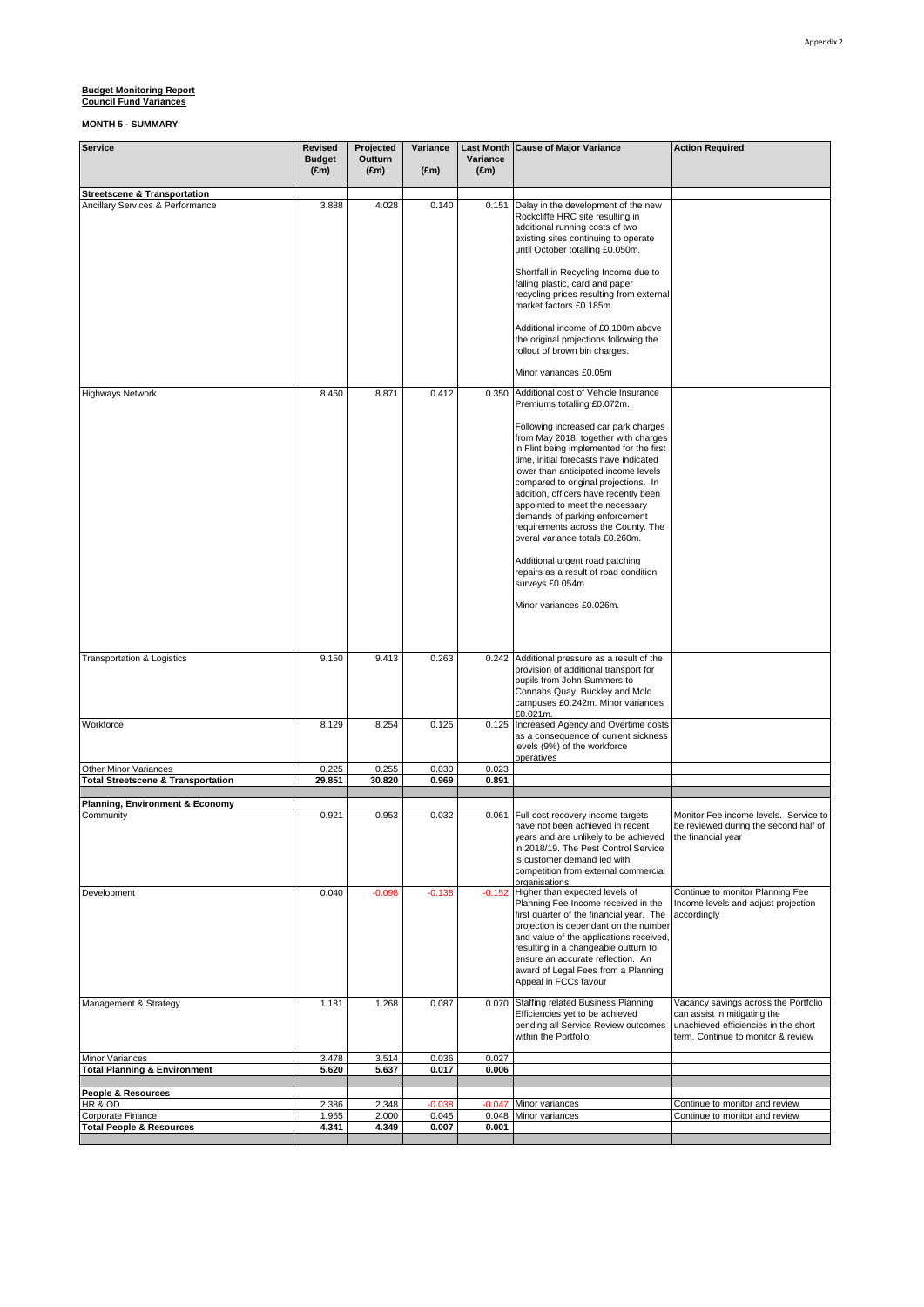| <b>Service</b>                                       | <b>Revised</b>                 | Projected                | Variance          |                           | Last Month Cause of Major Variance                                               | <b>Action Required</b>                                                   |
|------------------------------------------------------|--------------------------------|--------------------------|-------------------|---------------------------|----------------------------------------------------------------------------------|--------------------------------------------------------------------------|
|                                                      | <b>Budget</b><br>$(\text{Em})$ | Outturn<br>$(\text{Em})$ | $(\text{Em})$     | Variance<br>$(\text{Em})$ |                                                                                  |                                                                          |
|                                                      |                                |                          |                   |                           |                                                                                  |                                                                          |
| Governance                                           |                                |                          |                   |                           |                                                                                  |                                                                          |
| Legal Services                                       | 0.698                          | 0.724                    | 0.026             |                           | 0.026 Minor variances                                                            |                                                                          |
| <b>Democratic Services</b><br><b>Internal Audit</b>  | 2.016<br>0.449                 | 2.029<br>0.426           | 0.013<br>$-0.023$ | 0.011<br>$-0.022$         | Minor variances<br>Minor variances                                               |                                                                          |
| Procurement                                          | 0.320                          | 0.331                    | 0.010             | 0.002                     | Minor variances                                                                  |                                                                          |
| ICT                                                  | 4.522                          | 4.522                    | 0.000             |                           | 0.028 Minor variances                                                            |                                                                          |
| <b>Customer Services</b>                             | 0.380                          | 0.443                    | 0.063             |                           | 0.057 Additional registration services income Monitor and Review.                |                                                                          |
|                                                      |                                |                          |                   |                           | estimated to be in the region of<br>£0.024m. Prior year efficiency in            |                                                                          |
|                                                      |                                |                          |                   |                           | respect of Contact Centres unlikely to                                           |                                                                          |
|                                                      |                                |                          |                   |                           | be achieved in 201/19 £0.100m. Other                                             |                                                                          |
|                                                      |                                |                          |                   |                           | minor variances £0.013m underspend.                                              |                                                                          |
| Revenues                                             | $-0.228$                       | $-0.466$                 | $-0.238$          | $-0.238$                  | Anticipated surplus on the Council Tax Continue to review on a monthly basis     |                                                                          |
|                                                      |                                |                          |                   |                           | Collection Fund £0.179m.                                                         | and report on any significant                                            |
|                                                      |                                |                          |                   |                           | Additional collection following the                                              | variances or movements.                                                  |
|                                                      |                                |                          |                   |                           | conclusion of the Single Persons                                                 |                                                                          |
|                                                      |                                |                          |                   |                           | Discount Review £0.025m.                                                         |                                                                          |
|                                                      |                                |                          |                   |                           | Vacancy savings of £0.030m.                                                      |                                                                          |
|                                                      |                                |                          |                   |                           |                                                                                  |                                                                          |
|                                                      |                                |                          |                   |                           | Other minor variances £0.004m                                                    |                                                                          |
| <b>Total Governance</b>                              | 8.158                          | 8.009                    | $-0.149$          | $-0.136$                  | underspend.                                                                      |                                                                          |
|                                                      |                                |                          |                   |                           |                                                                                  |                                                                          |
| <b>Strategic Programmes</b>                          |                                |                          |                   |                           |                                                                                  |                                                                          |
| Minor Variances<br><b>Total Strategic Programmes</b> | 5.164<br>5.164                 | 5.164<br>5.164           | 0.000<br>0.000    | 0.000<br>0.000            |                                                                                  |                                                                          |
|                                                      |                                |                          |                   |                           |                                                                                  |                                                                          |
| <b>Housing &amp; Assets</b>                          |                                |                          |                   |                           |                                                                                  |                                                                          |
| Administrative Buildings                             | 1.179                          | 1.230                    | 0.052             | $-0.011$                  | NDR efficiency target unlikely to be                                             | Continue to monitor                                                      |
|                                                      |                                |                          |                   |                           | achieved in 18.19 due to delays in the<br>demolition of Phases 3&4               |                                                                          |
| Caretaking & Security                                | 0.274                          | 0.222                    | $-0.053$          | $-0.057$                  | Underspend resulting from staff                                                  | Continue to monitor                                                      |
|                                                      |                                |                          |                   |                           | vacancies and changes to staff                                                   |                                                                          |
| CPM & Design Services                                | 0.588                          | 0.490                    | $-0.098$          | $-0.098$                  | (E0.52m)<br>(£0.85m) additional income estimated.                                | Continue to monitor                                                      |
|                                                      |                                |                          |                   |                           | (£0.13m) minor variances.                                                        |                                                                          |
|                                                      |                                |                          |                   |                           |                                                                                  |                                                                          |
| <b>Industrial Units</b>                              | $-1.134$                       | $-1.011$                 | 0.123             |                           | 0.218 £0.123m shortfall in industrial rent to                                    | Continue to monitor                                                      |
|                                                      |                                |                          |                   |                           | be mitigated by underspends within<br>the service.                               |                                                                          |
| <b>Benefits</b>                                      | 10.653                         | 10.614                   | $-0.039$          | $-0.028$                  | Projected underspend on the Council                                              | Continue to review and report on                                         |
|                                                      |                                |                          |                   |                           | Tax Reduction Scheme (CTRS)                                                      | significant variances on a monthly                                       |
|                                                      |                                |                          |                   |                           | (£0.059m). Additional cost of IT<br>related expenditure such as software         | basis.                                                                   |
|                                                      |                                |                          |                   |                           | and external printing £0.038m. Other                                             |                                                                          |
|                                                      |                                |                          |                   |                           | savings from across the service                                                  |                                                                          |
| <b>Disabled Facilities Grant</b>                     | $-0.029$                       | 0.012                    | 0.041             | 0.041                     | (£0.018m).<br>Unachieved framework income for                                    | Continue to review and report on                                         |
|                                                      |                                |                          |                   |                           | Energy Efficiency projects within                                                | significant variances on a monthly                                       |
|                                                      |                                |                          |                   |                           | 2017/18 £0.050m. Other minor                                                     | basis.                                                                   |
| Minor Variances                                      | 1.266                          | 1.294                    | 0.027             | $-0.053$                  | variances.                                                                       |                                                                          |
| <b>Total Housing &amp; Assets</b>                    | 13.421                         | 13.474                   | 0.053             | 0.010                     |                                                                                  |                                                                          |
|                                                      |                                |                          |                   |                           |                                                                                  |                                                                          |
| <b>Chief Executive's</b>                             | 2.961                          | 2.681                    | $-0.280$          |                           | -0.266 Variances due to a number of                                              | Keep under review and consider as                                        |
|                                                      |                                |                          |                   |                           | vacancies resulting from a number of<br>workforce chasnges during the year.      | part of 19-20 budget                                                     |
|                                                      |                                |                          |                   |                           |                                                                                  |                                                                          |
|                                                      |                                |                          |                   |                           |                                                                                  |                                                                          |
| <b>Central and Corporate Finance</b>                 | 24.968                         | 23.586                   | $-1.382$          | $-4.484$                  | Increased Coroners Costs £0.040m.                                                | Continue to review all variances<br>alongside the continuing work on the |
|                                                      |                                |                          |                   |                           | Pension deficit recovery, an                                                     | MTFS.                                                                    |
|                                                      |                                |                          |                   |                           | underspend of £1.022m, this is due to                                            |                                                                          |
|                                                      |                                |                          |                   |                           | an increase in contributions, while the<br>repayment figure has remained static. |                                                                          |
|                                                      |                                |                          |                   |                           |                                                                                  |                                                                          |
|                                                      |                                |                          |                   |                           | Apprentice Tax Levy, underspend of                                               |                                                                          |
|                                                      |                                |                          |                   |                           | £0.065m.                                                                         |                                                                          |
|                                                      |                                |                          |                   |                           | Auto Enrolment, numbers are less                                                 |                                                                          |
|                                                      |                                |                          |                   |                           | than estimated, which gives a                                                    |                                                                          |
|                                                      |                                |                          |                   |                           | favourable variance of £0.273m.                                                  |                                                                          |
|                                                      |                                |                          |                   |                           | Inflationary underspend of £0.254m of                                            |                                                                          |
|                                                      |                                |                          |                   |                           | which £0.144m has been identified to                                             |                                                                          |
|                                                      |                                |                          |                   |                           | contribute towards the 2019/20                                                   |                                                                          |
|                                                      |                                |                          |                   |                           | budget.                                                                          |                                                                          |
|                                                      |                                |                          |                   |                           | An underachievement on the income                                                |                                                                          |
|                                                      |                                |                          |                   |                           | target of £0.200m.                                                               |                                                                          |
|                                                      |                                |                          |                   |                           | Minor variances £0.008m.                                                         |                                                                          |
|                                                      |                                |                          |                   |                           |                                                                                  |                                                                          |
|                                                      |                                |                          |                   |                           |                                                                                  |                                                                          |
| <b>Grand Total</b>                                   | 264.328                        | 264.631                  | 0.303             | $-2.679$                  |                                                                                  |                                                                          |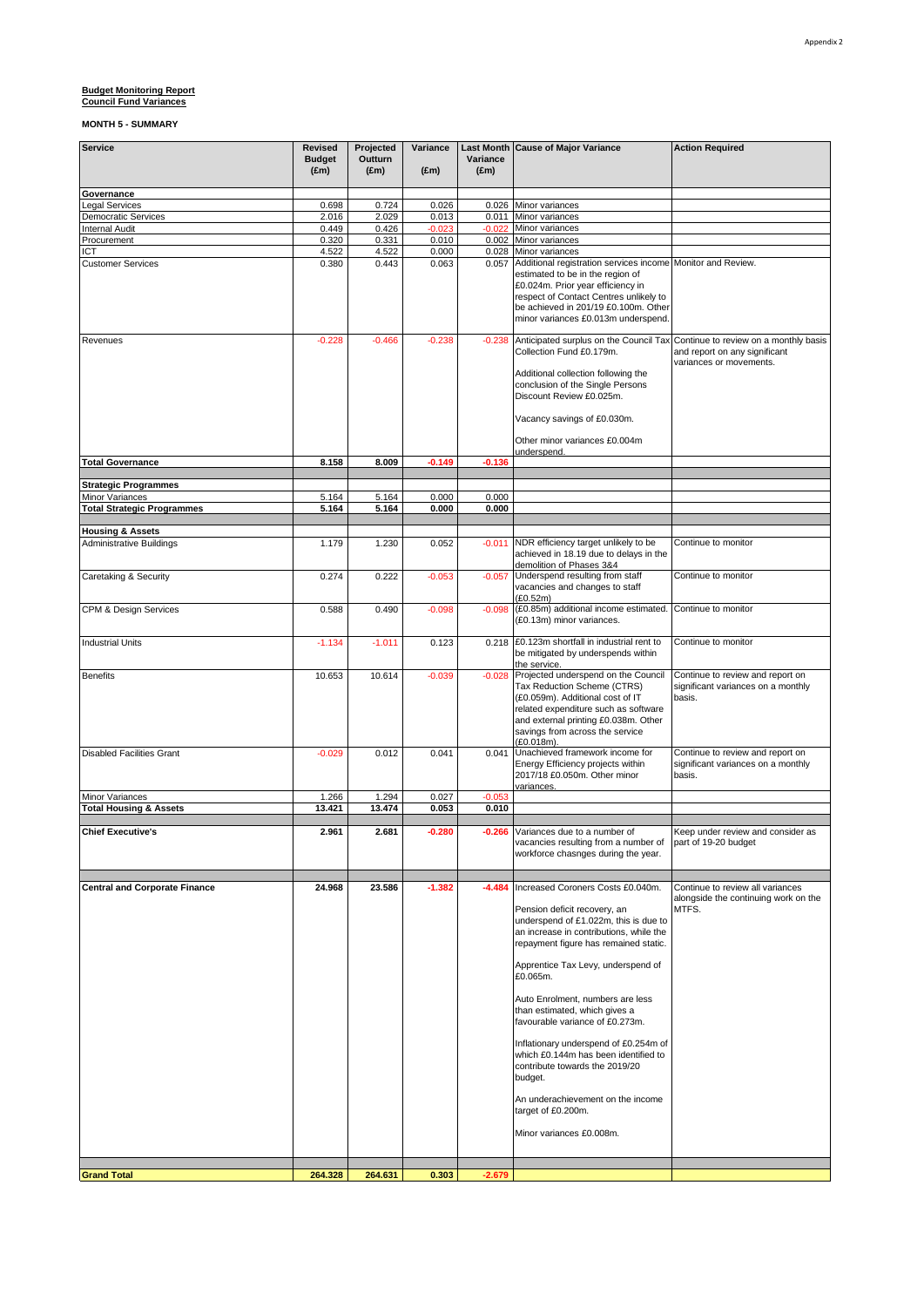| 2018/19 Efficiencies Outturn - Under or Over Achieved                                                                                    |                            |                           |                               |
|------------------------------------------------------------------------------------------------------------------------------------------|----------------------------|---------------------------|-------------------------------|
|                                                                                                                                          | <b>Original Efficiency</b> | <b>Revised Efficiency</b> | (Under)/Over                  |
| <b>Portfolio</b>                                                                                                                         | 2018/19                    | 2018/19                   | <b>Achievement</b><br>2018/19 |
|                                                                                                                                          | E(m)                       | E(m)                      | E(m)                          |
| <b>Central &amp; Corporate Finance</b>                                                                                                   |                            |                           |                               |
|                                                                                                                                          | 0.075                      | 0.075                     | 0.000                         |
| Theatre Clwyd tax relief<br>County Hall (NDR Element)                                                                                    | 0.060                      | 0.060                     | 0.000                         |
| Audit fee reduction                                                                                                                      | 0.127                      | 0.127                     | 0.000                         |
| <b>Total Central &amp; Corporate Finance</b>                                                                                             | 0.262                      | 0.262                     | 0.000                         |
| Governance                                                                                                                               |                            |                           |                               |
| Records management; Reduce records in storage.<br><b>ICT - Digital Print</b>                                                             | 0.010<br>0.048             | 0.010<br>0.048            | 0.000<br>0.000                |
| Customer Services; New customer service models                                                                                           | 0.050                      | 0.050                     | 0.000                         |
| Flintshire Connects; More flexible service in conjunction with potential<br>income                                                       | 0.056                      | 0.056                     | 0.000                         |
| Registration; Chargeable declaration of births                                                                                           | 0.012                      | 0.012                     | 0.000                         |
| Revenues; Increase in collection tates enables adjustment to bad debt<br>provision (one off).                                            | 0.094                      | 0.094                     | 0.000                         |
| Revenues; Second year windfall for single person discount review (one                                                                    | 0.140                      | 0.140                     | 0.000                         |
| Single Person Discount additional efficiency<br><b>Total Governance</b>                                                                  | 0.160<br>0.570             | 0.185<br>0.595            | 0.025<br>0.025                |
|                                                                                                                                          |                            |                           |                               |
| <b>Social Services</b>                                                                                                                   |                            |                           |                               |
| Disability Service; Review current contract with external agency to deliver                                                              | 0.030                      | 0.030                     | 0.000                         |
| Disability Service; Reduction of posts.                                                                                                  | 0.110                      | 0.110                     | 0.000                         |
| Workforce Development; Additional Income from QCF assessors through                                                                      | 0.030                      | 0.030                     | 0.000                         |
| Business Support and Management; Rationalisation of rented<br>Increase in domiciliary care charging.                                     | 0.015<br>0.220             | 0.015<br>0.220            | 0.000<br>0.000                |
| Integrated Care Fund                                                                                                                     | 0.500                      | 0.500                     | 0.000                         |
| <b>Care Fees</b>                                                                                                                         | 0.514                      | 0.514                     | 0.000                         |
| Merger of Out of Hours Service<br><b>Total Social Services</b>                                                                           | 0.020<br>1.484             | 0.020<br>1.484            | 0.000<br>0.000                |
|                                                                                                                                          |                            |                           |                               |
| <b>Education &amp; Youth</b><br>Early Entitlement; Reduce sustainability grant payments and remodel                                      | 0.020                      | 0.020                     | 0.000                         |
| Business Support; Staff reduction                                                                                                        | 0.010                      | 0.010                     | 0.000                         |
| Nursery Education; Staff reductions<br><b>Total Education &amp; Youth</b>                                                                | 0.040                      | 0.040                     | 0.000                         |
|                                                                                                                                          | 0.070                      | 0.070                     | 0.000                         |
| <b>Schools</b>                                                                                                                           |                            |                           |                               |
| Schools Demography<br><b>Total Schools</b>                                                                                               | 0.288<br>0.288             | 0.288<br>0.288            | 0.000<br>0.000                |
|                                                                                                                                          |                            |                           |                               |
| <b>Strategic Programmes</b><br>Leisure, Libraries and Heritage; Continuation of previous years' business                                 |                            |                           |                               |
| plan                                                                                                                                     | 0.416                      | 0.416                     | 0.000                         |
| <b>Total Strategic Programmes</b>                                                                                                        | 0.416                      | 0.416                     | 0.000                         |
| <b>Housing &amp; Assets</b>                                                                                                              |                            |                           |                               |
| Valuation Service; Proprty rationa; isation through closure and<br>amalgamation of services into other more efficient assets.            | 0.050                      | 0.050                     | 0.000                         |
| Valuation Service; Increase farm income through renewal of grazing                                                                       | 0.021                      | 0.021                     | 0.000                         |
| licencses.<br>Valuation Service; Community Asset Transfer process, efficiencies                                                          |                            |                           |                               |
| through reduced costs.                                                                                                                   | 0.010                      | 0.010                     | 0.000                         |
| Valuation Service; Restructure of service as part of move to a<br>commissioning client.                                                  | 0.020                      | 0.020                     | 0.000                         |
| Valuation Service; Remove caretaking/security services at County                                                                         | 0.015                      | 0.015                     | 0.000                         |
| Offices, Flint.<br>Corporate Property Maintenance; Restructure of service as part of move                                                |                            |                           |                               |
| to a commissioning client.                                                                                                               | 0.080                      | 0.080                     | 0.000                         |
| Design and Project Management Services; Restructure of service as part                                                                   | 0.040                      | 0.040                     | 0.000                         |
| of move to a commissioning client.<br>NEWydd Catering and Cleaning Services; Continuation of previous                                    |                            | 0.050                     | 0.000                         |
| Business and Marketing plans.                                                                                                            | 0.050                      |                           |                               |
| County Hall<br>New Homes; Return anticipated trading surplus to the Council.                                                             | 0.240<br>0.030             | 0.140<br>0.030            | (0.100)<br>0.000              |
| Regional Training courses delivered by GT officer                                                                                        | 0.003                      | 0.003                     | 0.000                         |
| Welfare Rights; Some activity to be absorbed into single financial<br>assessment team.                                                   | 0.032                      | 0.032                     | 0.000                         |
| Benefits; Adjustment to bad debt provision (one off).                                                                                    | 0.050                      | 0.050                     | 0.000                         |
| Benefits; Council Tax Reduction Scheme.<br>Benefits; Remove duplication and provide a single financial assessment                        | 0.250                      | 0.250                     | 0.000                         |
| service.                                                                                                                                 | 0.050                      | 0.050                     | 0.000                         |
| Reduction of senior management team<br><b>Total Housing &amp; Assets</b>                                                                 | 0.050<br>0.991             | 0.050<br>0.891            | 0.000<br>(0.100)              |
|                                                                                                                                          |                            |                           |                               |
| <b>Streetscene &amp; Transportation</b><br>Waste Strategy; Charges for garden waste                                                      | 0.800                      | 0.900                     | 0.100                         |
| Car Park Charges<br><b>Total Streetscene &amp; Transportation</b>                                                                        | 0.450<br>1.250             | 0.250                     | (0.200)                       |
|                                                                                                                                          |                            | 1.150                     | (0.100)                       |
| <b>Planning, Environment &amp; Economy</b><br>Development management; Production of planning statements and to                           |                            |                           |                               |
| undertake private appeals                                                                                                                | 0.015                      | 0.015                     | 0.000                         |
| Highways Development Control; Introduce further charges. Review<br>current charges. Retain supervisiory function of highway works in the | 0.015                      | 0.015                     | 0.000                         |
| Building Control; Review charges. Introduce charges. Increase                                                                            | 0.030                      | 0.030                     | 0.000                         |
| partnership working. Increase authorised commencements inspections.                                                                      | 0.010                      | 0.010                     | 0.000                         |
| Built Environment; Charing for preapplication advice<br>Flooding and Drainage; Fees for capital project work.                            | 0.010                      | 0.010                     | 0.000                         |
| Energy; Fees for energy efficiency assessment.                                                                                           | 0.010                      | 0.010                     | 0.000                         |
| Minerals and Waste; Maximise regulatory compliance income. Review<br>day rate charging.                                                  | 0.050                      | 0.050                     | 0.000                         |
| Rights of Way; Increase charging and reduce expenditure.                                                                                 | 0.020                      | 0.020                     | 0.000                         |
| Economic Development; Workforce efficiency if regional service<br>developed.                                                             | 0.020                      | 0.020                     | 0.000                         |
| <b>Total Planning, Environment &amp; Economy</b>                                                                                         | 0.180                      | 0.180                     | 0.000                         |
|                                                                                                                                          |                            | %                         | £                             |
| <b>Total 2017/18 Budget Efficiencies</b>                                                                                                 |                            | 100                       | 5.511                         |
| Total Projected 2017/18 Budget Efficiencies Underachieved<br>Total Projected 2017/18 Budget Efficiencies Achieved                        |                            | 3<br>97                   | 0.175<br>5.336                |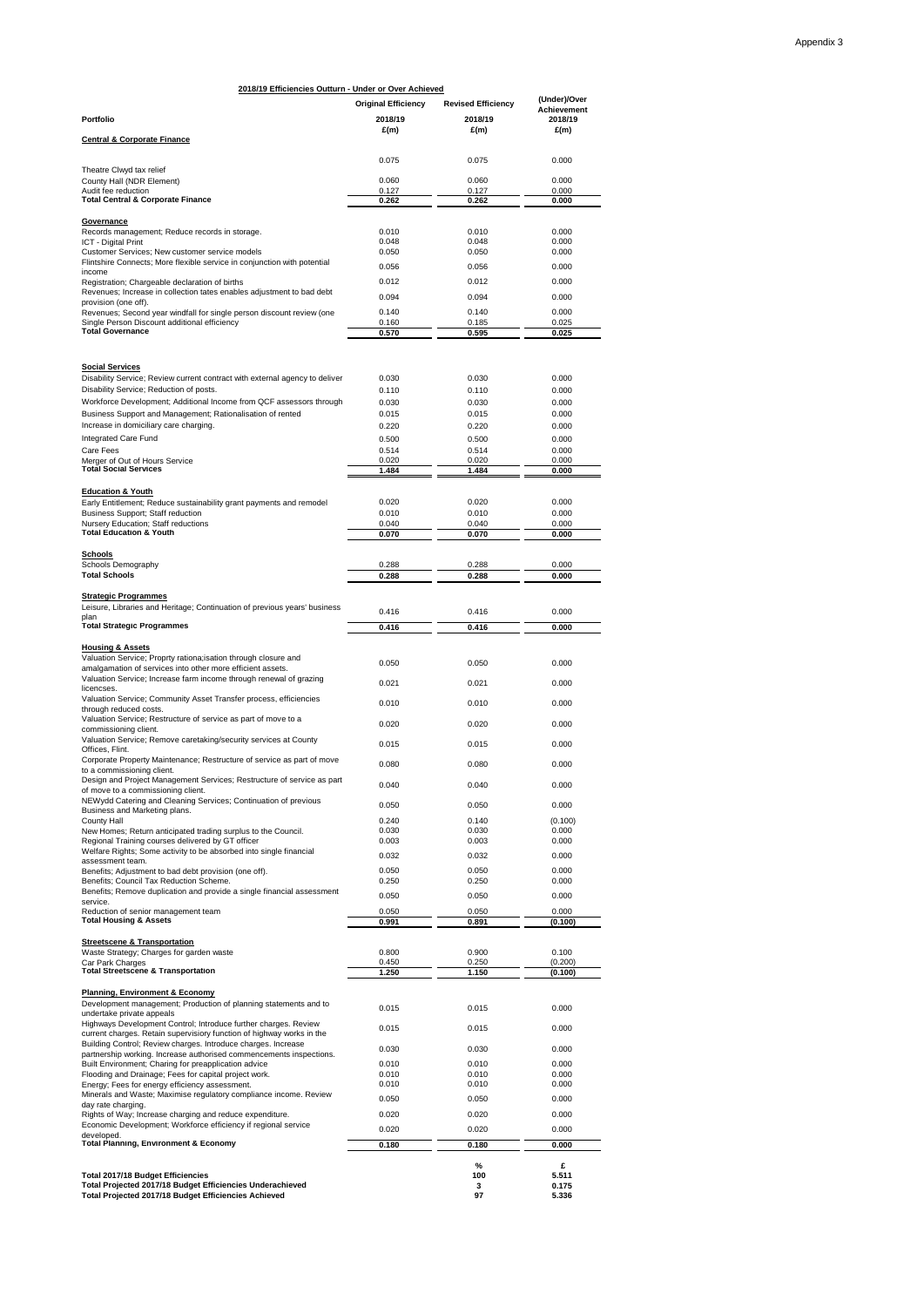|                                                                                                                                              | £m      | £m      |
|----------------------------------------------------------------------------------------------------------------------------------------------|---------|---------|
| Total Reserves as at 1 April 2018                                                                                                            | 13.697  |         |
| Less - Base Level                                                                                                                            | (5.769) |         |
| Total Reserves above base level available for<br>delegation to Cabinet                                                                       |         | 7.928   |
| - amount committed as part of<br>Less<br>balancing 2018/19 budget                                                                            |         | (1.945) |
| Less – One off contribution to Schools agreed<br>at Council on 1 March 2018                                                                  |         | (0.460) |
| Less - Contribution to fund shortfall in MEAG<br>funding (M2)                                                                                |         | (0.058) |
| Add - transfer from revenue for amount<br>recovered in-year due to<br>change<br>in<br>accounting policy for the Minimum Revenue<br>Provision |         | 1.400   |
| Add – transfer from revenue for the amount of<br>the VAT rebate recieved                                                                     |         | 1.940   |
| Less – allocation to meet additional in-year<br>budget pressure for the agreed pay award<br>above the 1% included in the 2018/19 budget      |         | (1.084) |
| Less – allocation for ongoing resourcing of<br>the Victim Contact Team                                                                       |         | (0.100) |
| Less - projected outturn overspend                                                                                                           |         | (0.303) |
| Total Contingency Reserve as at 31 <sup>st</sup><br><b>March 2019</b>                                                                        |         | 7.318   |

# **Movements on Council Fund Unearmarked Reserves**